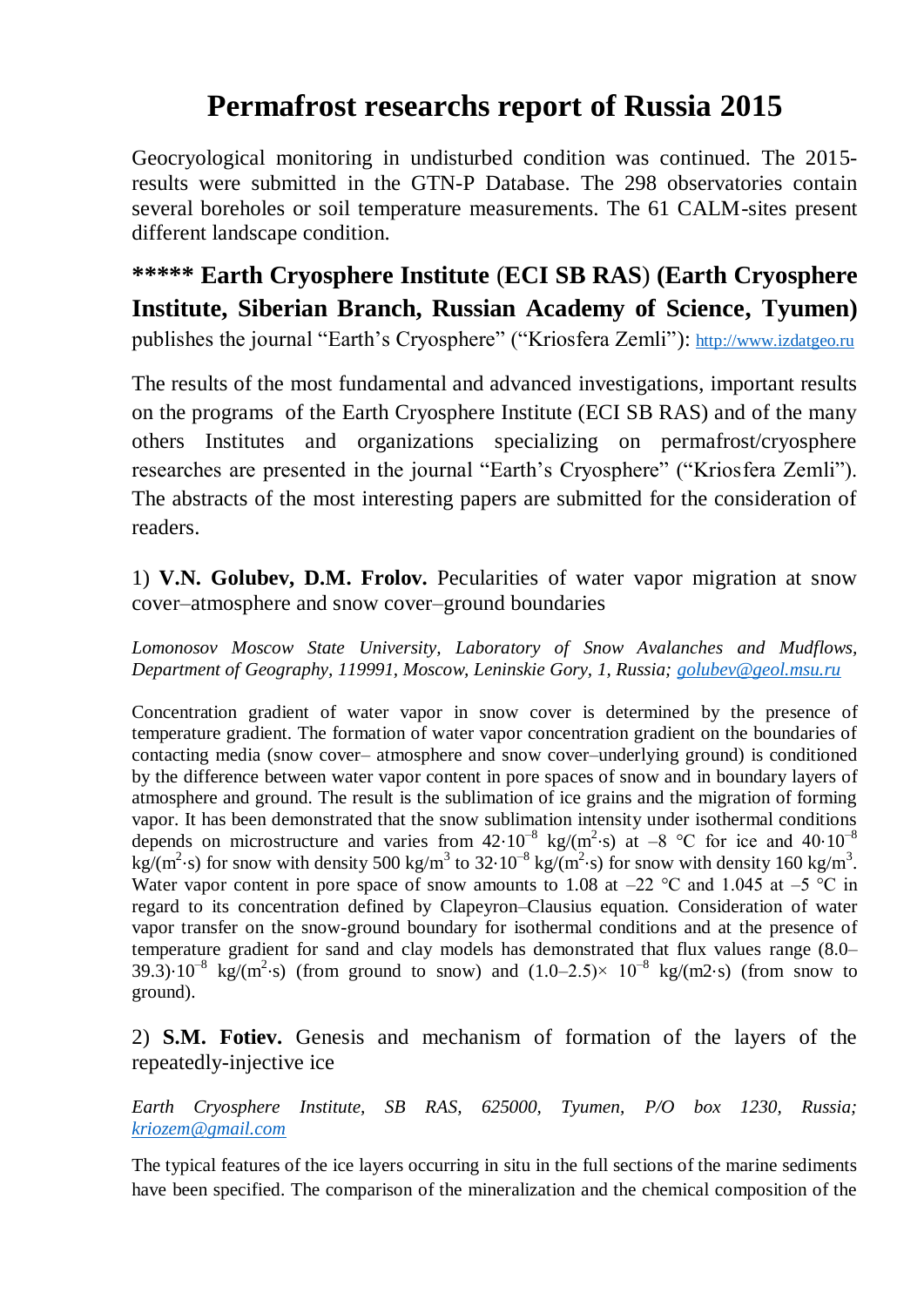ice of the lacustrine and marine waters have proved that the ice layers had been saturated by the lacustrine waters. It was determined that the ice layers began forming only after the full sea regression and considerably later than the perennial freezing of the surrounding deposits. It has been ascertained that thick ice layers cannot be formed during the process of segregational accumulation. The leading role of the process of injective ice accumulation during the formation of the thick layers of the ultrafresh ice inside the strata of the frozen deposits have been proved. The source "feeding" the ice layer occurred to be not inside but outside the surrounding deposits. The conditions of penetration of the lacustrine waters into the strata of the frozen deposits and the layerwise formation of the ice layers have been examined. It was revealed that the delivery of the water from lake to ice layer and its transportation to enormous distances was provided by the huge cryogenic pressure occurring during ice freezing inside the closed lake depression.

## **3) D.G. Shmelev.** Role of cryogenese in the formation of composition of the Late Quaternary deposits in Antarctic oasis and North East Yakutia

*Lomonosov Moscow State University, Department of Geography, 119991, Moscow, Leninskie Gory, 1, Russia; [shmelevdenis\\_msu@mail.ru](mailto:shmelevdenis_msu@mail.ru) ; Institute of Physicochemical and Biological Issues in Soil Science, RAS, 142290, Moscow region, Puschino, Russia*

The pioneer data obtained by the Cryology Laboratory of the Institute of Physicochemical and Biological Issues in Soil Science from Antarctic oasis and North East Yakutia are analyzed in the paper. Two different types of cryogenic weathering have been distinguished on the basis of analyzes of current temperature regime of active layer and features of deposit composition. The detailed investigations of the Late Quaternary deposits of North East Yakutia and Larsemann Oasis (Antarctica) have ascertained the cyclic structure of cryolithogenic strata caused by the changes in the environmental conditions during sedimentation. It was established that the most favorable conditions for cryogenic weathering had occurred at the Late Pleistocene–Holocene terms for the examined regions.

## **4) S.S. Kutuzov, I.I. Lavrentiev, E.V. Vasilenko\*, Y.Y. Macheret, D.A. Petrakov\*\*, G.V. Popov\*\*** Estimation of the Greater Caucasus glaciers volume, using radio-echo sounding data and modelling

*Institute of Geography, RAS, 119017, Moscow, Staromonetniy per., 29, Russia; [s.kutuzov@gmail.com](mailto:s.kutuzov@gmail.com)*

*\* Institute "Academpribor" NAN Uzbekistan, 100125, Tashkent, Durmon Yuli str., 28, Uzbekistan*

*\*\* Lomonosov Moscow State University, Department of Geography, 119991, Moscow, Leninskie Gory, 1, Russia*

The results of ice-thickness measurements and modelling of the Greater Caucasus glaciers, using radio-echo sounding data, GlabTop model and satellite imagery, are presented and discussed. Ground and airborne radioecho sounding measurements were conducted at selected Caucasus glaciers, including the biggest Bezengi glacier, reference glaciers Djankuat and Marukh as well as glaciers of the southern and eastern slopes of Mt. Elbrus in 2011–2013. The GlabTop model was calibrated using the measured ice-thickness data and ice-thickness and bedrock topography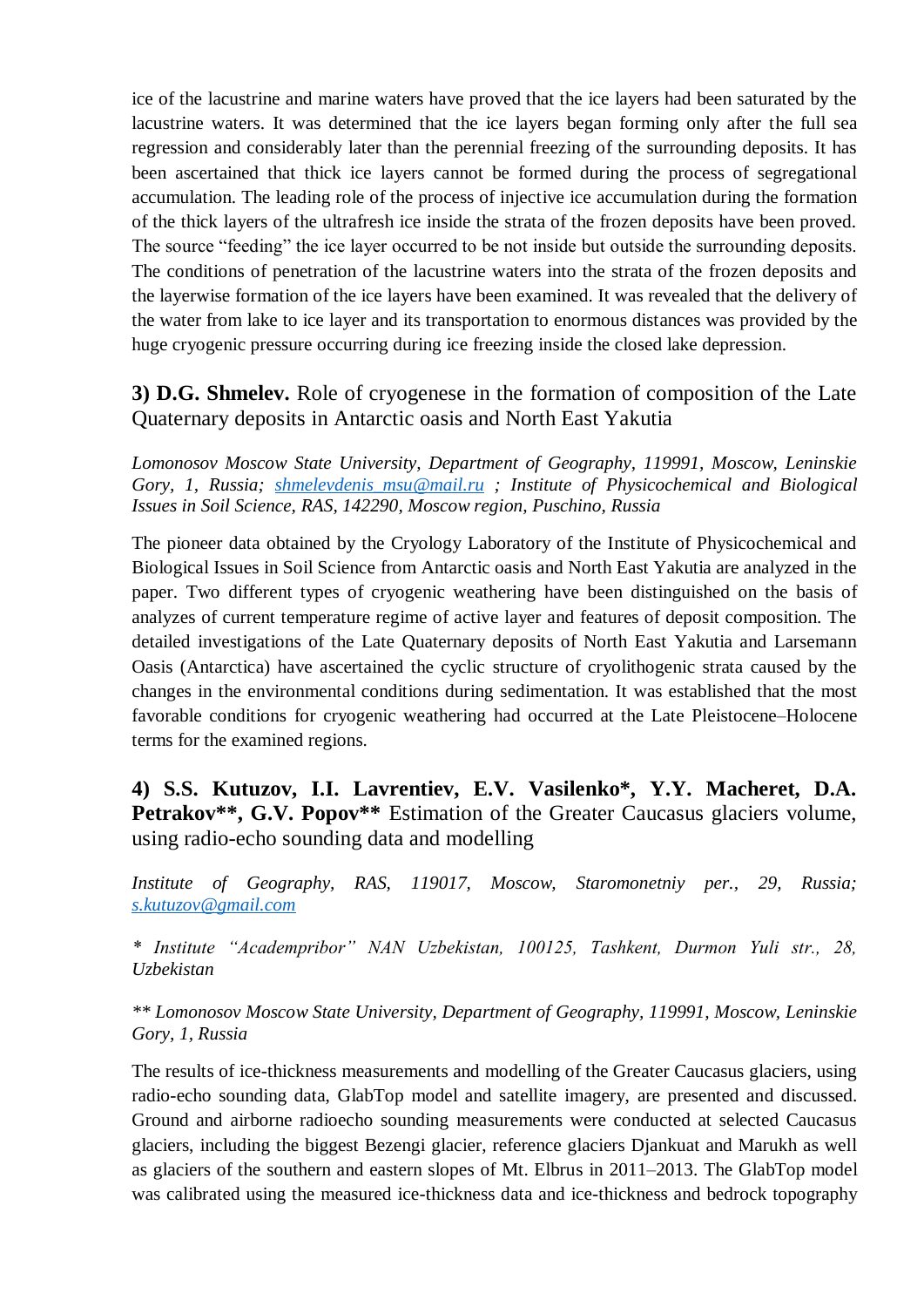maps were completed for 224 glaciers (13 %) which cover 719  $\text{km}^2$  or 64 % of the total glacier area in Caucasus. New dataset of the Caucasus glaciers outlines was completed using available satellite imagery. There were 1713 glaciers with the surface area of  $(1121 \pm 30)$  km<sup>2</sup> in Caucasus in 2010–2013. Obtained data were used to calibrate volume-area scaling relationship and to calculate the total volume of Greater Caucasus glaciers which is  $(43.5 \pm 5.0)$  km<sup>3</sup>.

**5) J.B. Gorelik, P.V. Soldatov, A.A. Seleznev**. Engineering and geocriological conditions of the Yamburg gas and condensate reservoir and dynamics of the ground state of boreholes

*Earth Cryosphere Institute, SB RAS, 625000, Tyumen, P/O box 1230, Russia; [gorelik@ikz.ru](mailto:gorelik@ikz.ru)*

Engineering and geocriological conditions of the Yamburg gas and condensate field are considered from the point of view of their impact on the operational reliability of the production wells and on the state of the soil near the wellhead area. The results of the previous permafrost's researches have been significantly supplemented after the drilling of special permafrost parametric wells of 250 m depth and the permafrost core examination, custom-made by NTF "Krios" in the period from 2004 to 2005 (the customer is CoLtd "Gazpromdobycha Yamburg"). According to its construction characteristics (ice content, thaw factor) the field ground occurring below than 10–15 m has a low coefficient of subsidence during thawing and is favorable for building. Nevertheless, regardless of the exploitation time of wells, disorders occur on the well pads due to the ground subsidence and atypical loss of stability of individual wells. The nature and dynamics of these disorders are discussed in the article in relation to the properties of deposit frozen ground.

**6) V.P. Melnikov, A.V. Brouchkov\*, A.N. Khimenkov\*\*** On the development of fundamentals of geocryology

*Earth Cryosphere Institute, SB RAS, 625000, Tyumen, P/O box 1230, Russia; [melnikov@ikz.ru](mailto:melnikov@ikz.ru)*

*\* Lomonosov Moscow State University, 119991, Moscow, Leninskie Gory, 1, Russia; [brouchkov@hotmail.com](mailto:brouchkov@hotmail.com)*

*\*\* Sergeev Institute of Geoecology, RAS, 101000, Moscow, Ulansky per., 13, build. 2, Russia; [cryo@geoenv.ru](mailto:cryo@geoenv.ru)*

There is an objective requirement of further improvement of the cryolithozone formation theory. Some methodological approaches to studing of the bases of cryostratigraphy, including the development of criteria for definition of the cryostratigraphical horizons and techniques for allocation of local and territorial cryostratypes, are considered. Need for further development of the permafrost-facial analysis in relation to epigenetical permafrost offered by E.M. Katasonov is proved. The importance of studying live substance in cryolithozone is designated.

**7) A.I. Kizyakov\* , A.V. Sonyushkin\*\*, M.O. Leibman\*\*\*, M.V. Zimin\*\*, A.V. Khomutov\*\*\*.** Geomorphological conditions of the gas-emission crater and its dynamics in Central Yamal

*\*Lomonosov Moscow State University, Department of Geography, 119991, Moscow, Leninskie Gory, 1, Russia; [akizyakov@mail.ru](mailto:akizyakov@mail.ru)*

*\*\*ScanEx Research and Development Center, 119021, Moscow, Berezhkovskaya embank., 20/10, Russia*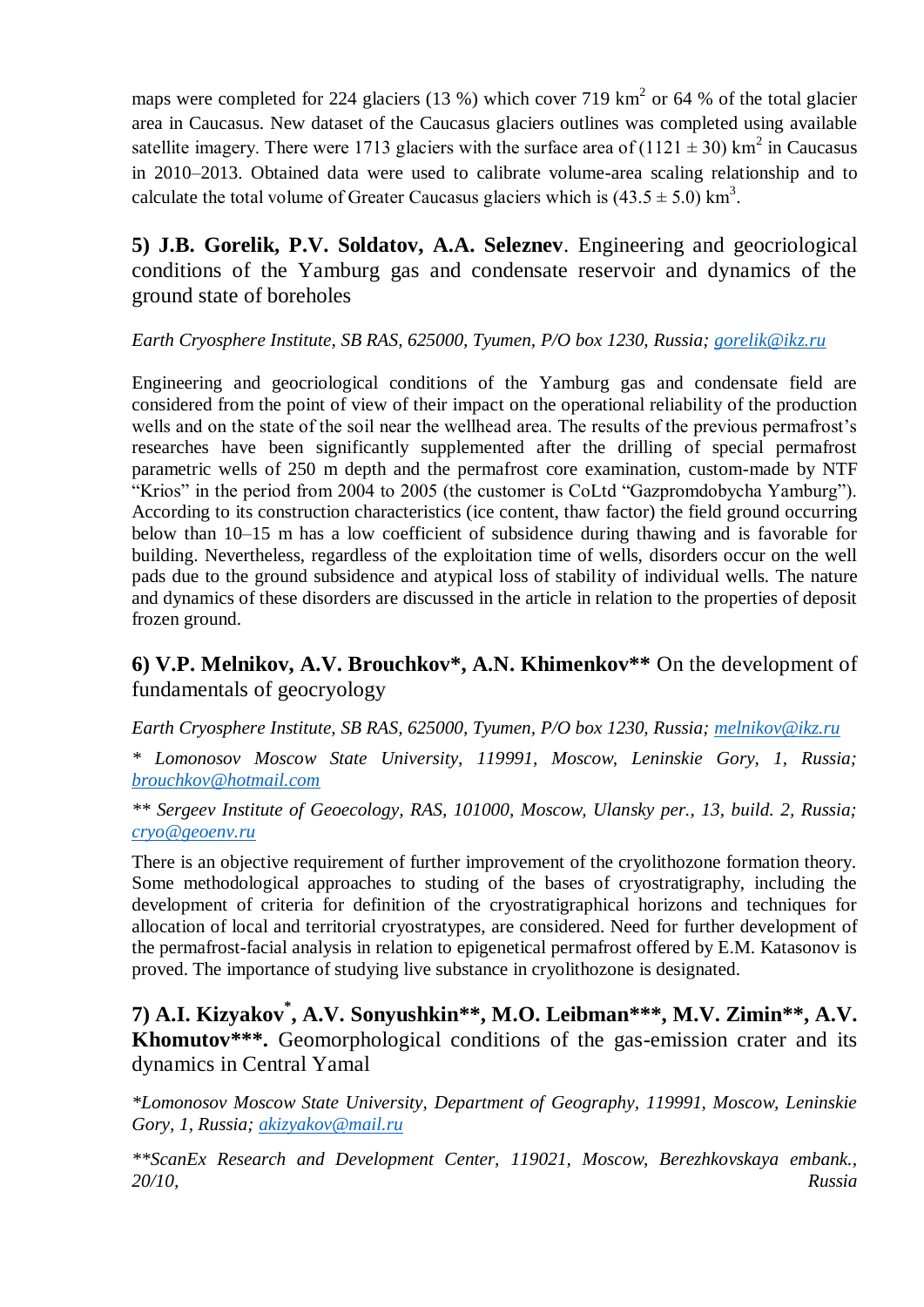#### *\*\*\*Earth Cryosphere Institute, SB RAS, 625000, Tyumen, P/O box 1230, Russia and Tyumen State Oil and Gas University, 625000, Tyumen, Volodarskogo str., 38, Russia*

This paper presents the characteristics of the relief within the area of crater formation in Central Yamal, based on the analysis of remote sensing data, including stereo-pair very high resolution data as well as field observations. Time interval of the crater formation was defined as late fall 2013. Data on the morphology of the studied area before and after the crater formation were obtained. The existence of the bulge with the base diameter 45–58 m and height of about 5–6 m in place of the crater was documented. Analysis of multi-temporal digital elevation models allowed calculating the volume of the crater and the parapet formed around it. The volume of discharged material is almost 6 times larger than the volume of material found in the parapet. The difference is due to a significant amount of ice that, according to the results of field observations, is exposed in the walls of the cylindrical portion of the crater, and, apparently, comprised a major part of bulge material that thawed after ejection. The rate of the crater increase in diameter due to melting of its ice walls and the rate of its filling with water over the summer period were determined.

**8) A.S. Victorov, V.N. Kapralova, O.N. Trapeznikova.** Mathematical model of the lacustrine-thermokarst plain morphostructure under the changing climatic conditions

*Sergeev Institute of Environmental Geoscience, RAS, 101000, Moscow, Ulansky per., 13, build. 2, Russia; [dist@geoenv.ru](mailto:dist@geoenv.ru)*

The aim of the paper is theoretical and empirical substantiation for a new model of developing the morphological pattern for thermokarst lacustrine plains taking into account the climatic changes. The model is based on the approach of the mathematical morphology of landscape, using the random process theory. The researches have resulted in the mathematical model for the morphological pattern of uniform thermokarst lake plains changing under climatic changes in case of isometric lakes. It has been demonstrated analytically that under the climatic changes the distribution of thermokarst lake areas should obey the lognormal distribution at any time, and their spatial distribution should obey the Poisson distribution for the different physiography and permafrost conditions. These conclusions agree with empirical testing of key areas with different physiography, geology and permafrost conditions.

**9) I.D. Streletskaya\* , A.A.Vasiliev\*\*, G.E. Oblogov\*\*, I.V. Tokarev\*\*\* .**  Reconstruction of paleoclimate of Russian Arctic in Late Pleistocene–Holocene on the basis of isotope study of ice wedges

*\* Lomonosov Moscow State University, Department of Geography, 119991, Moscow, Leninskie gory, 1, Russia; irinastrelets@gmail.com* 

*\*\* Earth Cryosphere Institute, SB RAS, 625000, Tyumen, Malygina str., 86, Russia; [\(al.a.vasiliev@gmail.com](mailto:al.a.vasiliev@gmail.com) , [oblogov@mail.ru\)](mailto:oblogov@mail.ru) and Tyumen State Oil and Gas University, 625000, Tyumen, Volodarskogo str., 38, Russia*

*\*\*\* Resources center "Geomodel" of Sankt-Petersburg State University, 198504, St.- Petersburg, Ulyanovskaya str., 1, Russia*

Paleoclimate of the Russian Arctic has been reconstructed based on the isotope composition  $(\delta^{18}O)$  of ice wedges. All available data on isotope composition of syngenetic ice wedges with determined geologic age have been analyzed. Spatial distribution of  $\delta^{18}O$  values has been analyzed by the present time, as well as MIS 1, MIS 2, MIS 3, and MIS 4. Trend lines of spatial distribution of  $\delta^{18}O$  for different time periods are almost parallel. Based on the data on isotope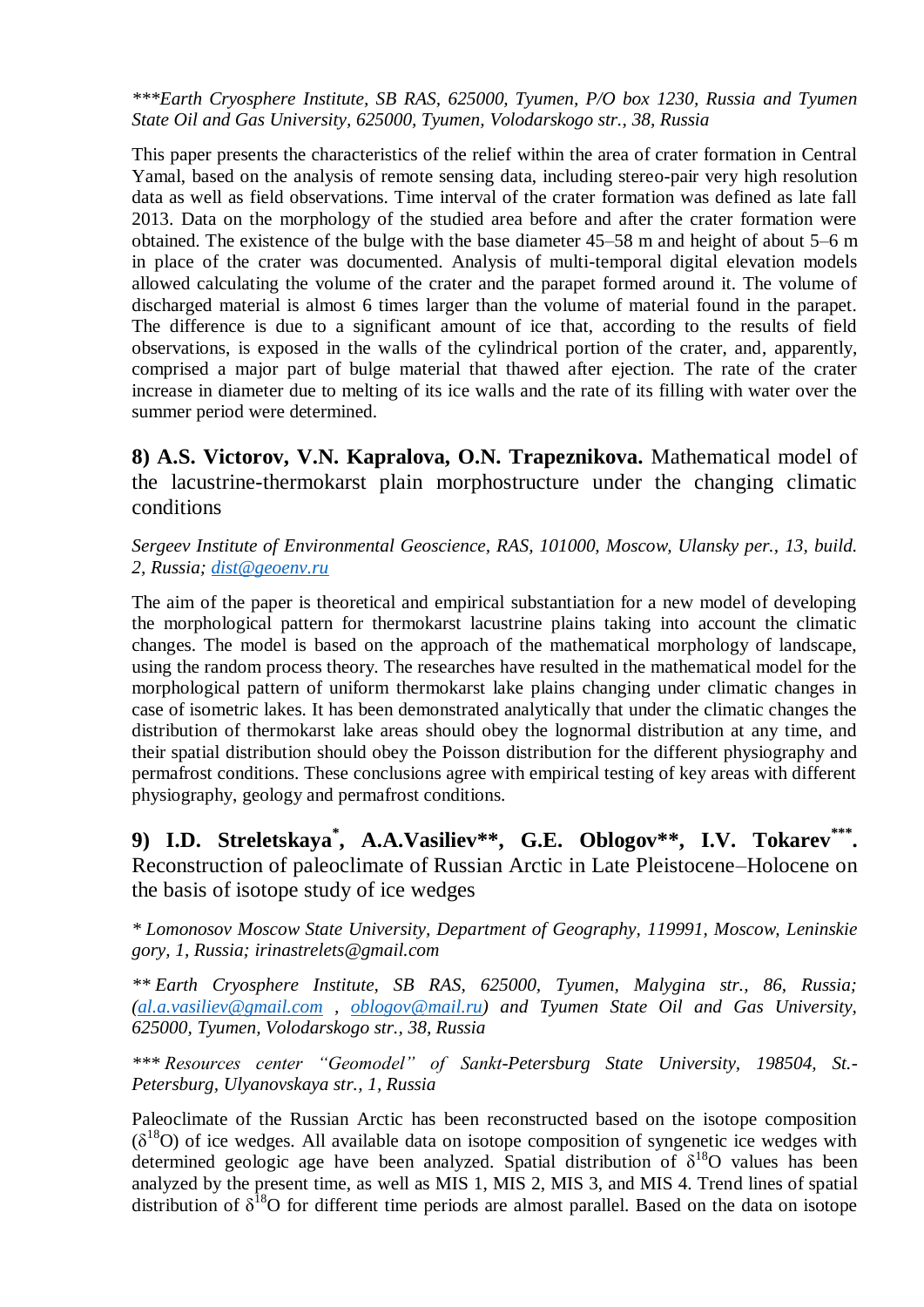composition of ice wedges of different age, winter paleotemperatures have been reconstructed for the Russian Arctic and their spatial distribution has been characterized.

**10) Yu.B. Badu.** Ice content of cryogenic strata in gas-bearing structures on the Northern Yamal

*Lomonosov Moscow State University, Department of Geography, 119991, Moscow, Leninskie Gory, 1, Russia; [yubadu@mail.ru](mailto:yubadu@mail.ru)*

Investigation of the ice content of the ground in the cryogenic sections of the gas¬bearing structures (Northern Yamal) has been carried out. The differences in salinity due to the conditions of accumulation and freezing of the sediments in Late Pleistocene have been revealed. The value of the pore water mineralization, at which ice-segregation occurs in disperse ground, has been determined.

### **11) G.Z. Perlshtein, G.S. Tipenko, A.V. Levashov\*** Prospect of the atmospheric heat utilization on permafrost territory

*Sergeev Institute of Environmental Geoscience, RAS, 101000, Moscow, Ulansky per., 13, build. 2, Russia; [cryo2@yandex.ru](mailto:cryo2@yandex.ru)*

*\* KBC Process Technology Ltd, Moscow, Leningradsky av., 47/2, Russia*

Effects of the film water heater is analyzed theoretically. Calculation researches were accomplished on the basis of generally accepted design equations. unique dependence has been established between the water heating rate and the temperature on its surface. This important conclusion allows us to significantly simplify the numerical modelling procedures. Accomplished calculations show high prospects of the simplest water heater on the russian permafrost territory.

**12) V.A. Dubrovin, L.N. Kritsuk, E.I. PoIyakova\*** Temperature, composition and age of the Kara Sea shelf sediments in the area of the geocryological station Marre-Sale

*All-Russia Scientifi c and Research Institute of Hydrogeology and Engineering Geology (VSEGINGEO), 142452, Moscow region, pos. Zeleny, Russia; [dva946@yandex.ru](mailto:dva946@yandex.ru)*

*\*Lomonosov Moscow State University, Department of Geography, 119991, Moscow, Leninskie Gory, 1, Russia; [ye.polyakova@mail.ru](mailto:ye.polyakova@mail.ru)*

The results of studying the upper 20 m-thick Near-Yamal bottom shelf sediments, stripped in May 2014 by two boreholes of VSEGINGEO, have been presented. The boreholes were equipped with the loggers LРС for monitoring observations of temperature regime dynamics in the bottom sediments. This was necessary in connection with the prospective development of hydrocarbon deposits in the shelf. The results of the temperature change for three summer months of 2014 have been obtained. It has been revealed that the marine aleurolitous clays and aleurolites represent relict frozen strata subjected to cryogenic metamorphization in the subaerial conditions. The diatomic complexes of clayey soils consist exclusively of marine extinct species typical of the Early Eocene Pyxila gracilis diatom zone. A complex of modern marine sublittoral diatoms has been found in the sands of the near-shore borehole upper part.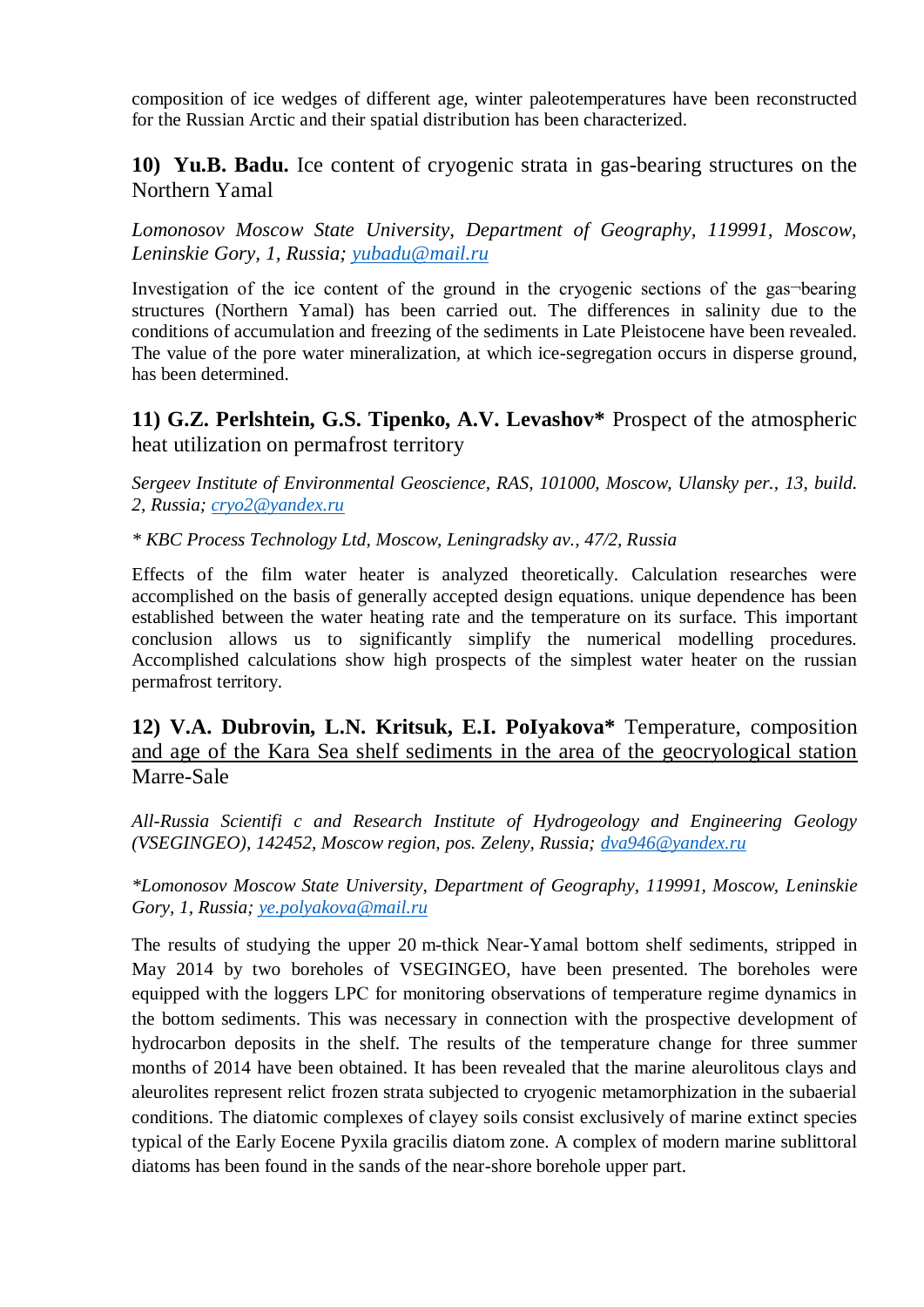## **13) V.V. Olenchenko, A.I. Sinitsky\*, E.Y. Antonov, I.N. Eltsov, O.N. Kushnarenko, A.E. Plotnikov, V.V. Potapov, M.I. Epov.** Results of geophysical researches of the area of new geological formation "Yamal crater"

*Trofimuk Institute of Petroleum Geology and Geophysics, SB RAS, 630090, Novosibirsk, pr. Acad. Koptyuga, 3, Russia; [OlenchenkoVV@ipgg.sbras.ru](mailto:OlenchenkoVV@ipgg.sbras.ru)*

*\* Gazprom VNIIGAZ, 142717, Razvilka village, Moscow region, Russia* 

Results of the field survey and geophysical observations on the area of the rare geological objects known as "Yamal crater" have been presented and discussed. The purpose of the research was to determine the origin of the crater. In 2014, permafrost and geomorphological observations, sampling of soil, water, geodetic and geophysical surveys were carried out. As a result, the absence of radiation anomalies has been revealed. It has been demonstrated that the crater is situated within the limits of the circular negative anomalies of the magnetic field, nearby the intersection of the linear negative anomalies of the magnetic field. It was found that the crater occurs at the junction of geoelectrical structures, and the geophysical showings of the horizon saturated with gas-hydrates have been detected at a depth of 60–80 m. It is suggested that both the abyssal migratory gas and the gas-hydrate decomposition could be the source of the gas. It was shown that the pingo existed on the place of the crater. The problem of identification of the hazardous pingo has been stated. This problem can be solved by complex investigations, including permafrost and geophysical surveys as well as drilling. Yamal crater, pingo, permafrost, gas, gas hydrate, fault, geophysical methods, geoelectric section, electrical resistivity tomography, electromagnetic sounding.

**14) L.T. Shirshova, D.A. Gilichinsky, N.V. Ostroumova, A.M. Yermolayev.** Application of spectrophotometry for quantification of humic substances in the permafrost sediments

*Institute of Physicochemical and Biological Problems in Soil Science, RAS, 142290, Pushchino, Moscow region, Russia, shirshova@issp.serpukhov.su*

The application of spectrophotometry for determining the chromophoric humic substances content in permafrost sediments has been discussed. Strong linear correlation between the content of chromophoric humic substances and the content of organic carbon in the humic fractions isolated by the sequential resin-alkali extraction procedure has been revealed. Rapid non-destructive spectrophotometric method can be used when monitoring the state of humic substances stored in frozen strata.

**15) E.A. Bondarev, I.I. Rozhin, V.V. Popov\*, K.K. Argunova.** Assessment of possibility of natural gas hydrates underground storage in permafrost regions

*Institute of Oil and Gas Problems, SB RAS, 677980, Yakutsk, Oktyabrskaya str., 1, Russia; [bondarev@ipng.ysn.ru](mailto:bondarev@ipng.ysn.ru)*

*\*Ammosov North-Eastern Federal University, 677000, Yakutsk, Belinskogo str., 58, Russia* 

An approach to assessment of possibility of the construction of natural gas hydrate underground storage in appropriate geological structures has been proposed. It is based on the mathematical model of multiphase real gas and water flow in porous media. The model takes into account the transformation of gas and water into hydrate at certain temperature which depends on gas flow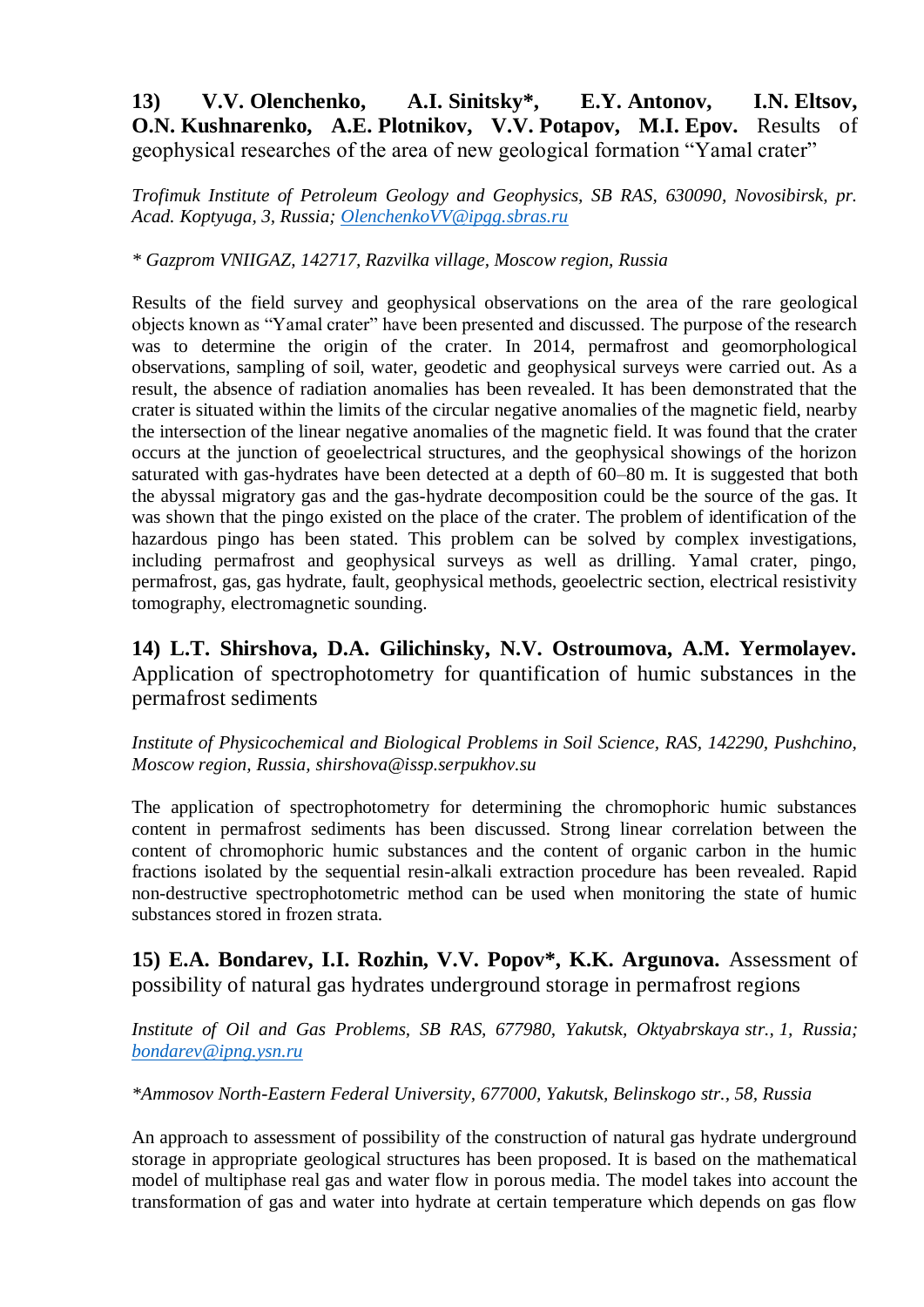pressure. The dynamics of hydrate and water saturation as well as the pressure and temperature fields in a reservoir with given porosity, permeability and initial values of pressure, temperature and water saturation has been studied. An implicit finite-difference scheme is used to approximate the original boundary-value problem. The finite-difference equations have been solved using simple iteration and sweeping algorithms. Some examples of calculations corresponding to real cases are given. Calculations have revealed that the final result strongly depends on the porosity and permeability of a reservoir. Further efforts are needed to estimate the role of heat exchange with surrounding rocks.

### **CONFERENCE**

**Earth Cryosphere Institute (ECI SB RAS)** in the period July 02-05, 2015 (Tyumen, Russia) has successfully held the International conference **«Arctic, Subarctic: mosaic, contrast, variability of the Cryosphere**», which was attended by 170 scientists representing the leading scientific organizations from Russia, Europe: <http://www.ikz.ru/conference2015>

## **\*\*\*\*\* Melnikov Permafrost Institute (MPI SB RAS) (Melnikov Permafrost Institute, Siberian Branch, Russian Academy of Science,**

**Yakutsk)** <http://mpi.ysn.ru/index.php/en/>

## **1. Main research results 2015**

1. Studies by the MPI Laboratory of General Geocryology and Kazakhstan Alpine Permafrost Laboratory established a new genetic type of dynamic periglacial landforms – partially thawed ice-rubble-silt rock glaciers widespread within the mountain permafrost zone of Europe and Central Asia (Fig. 1). An integrated study of the Gorodetsky glacial-periglacial complex in northern Tian-Shan, employing ERT, GPR, thermometry and meltwater isotopic analysis, has shown that this rock glacier has a thawed bed and consists of blocks of metamorphic ice separated by thaw zones of intense seepage flow.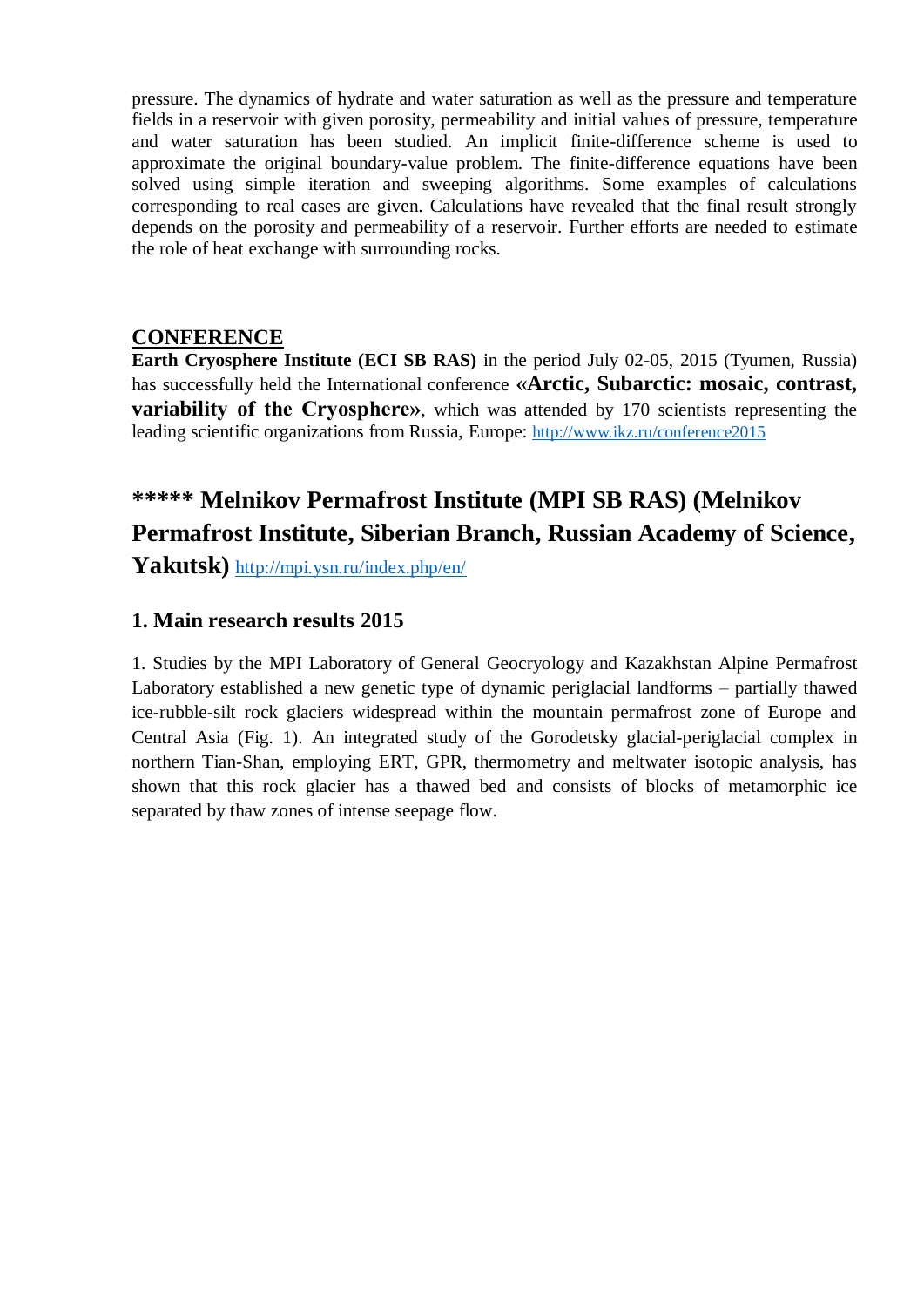



Fig. 1. Results of the Gorodetsky rock glacier study (northern Tian-Shan):

Left: a) Block of fossil metamorphic ice; b) resistivity profile; c-d) radar sections obtained at different frequencies; e) metamorphic folding of the ice block. Right: a, b, c) 1-km-long integrated profile along the rock glacier axis; a) relative age in RH5, b) resistivity (formations of different age: 1-2- active, thawed, 1-4 – passive, young); c) radar section.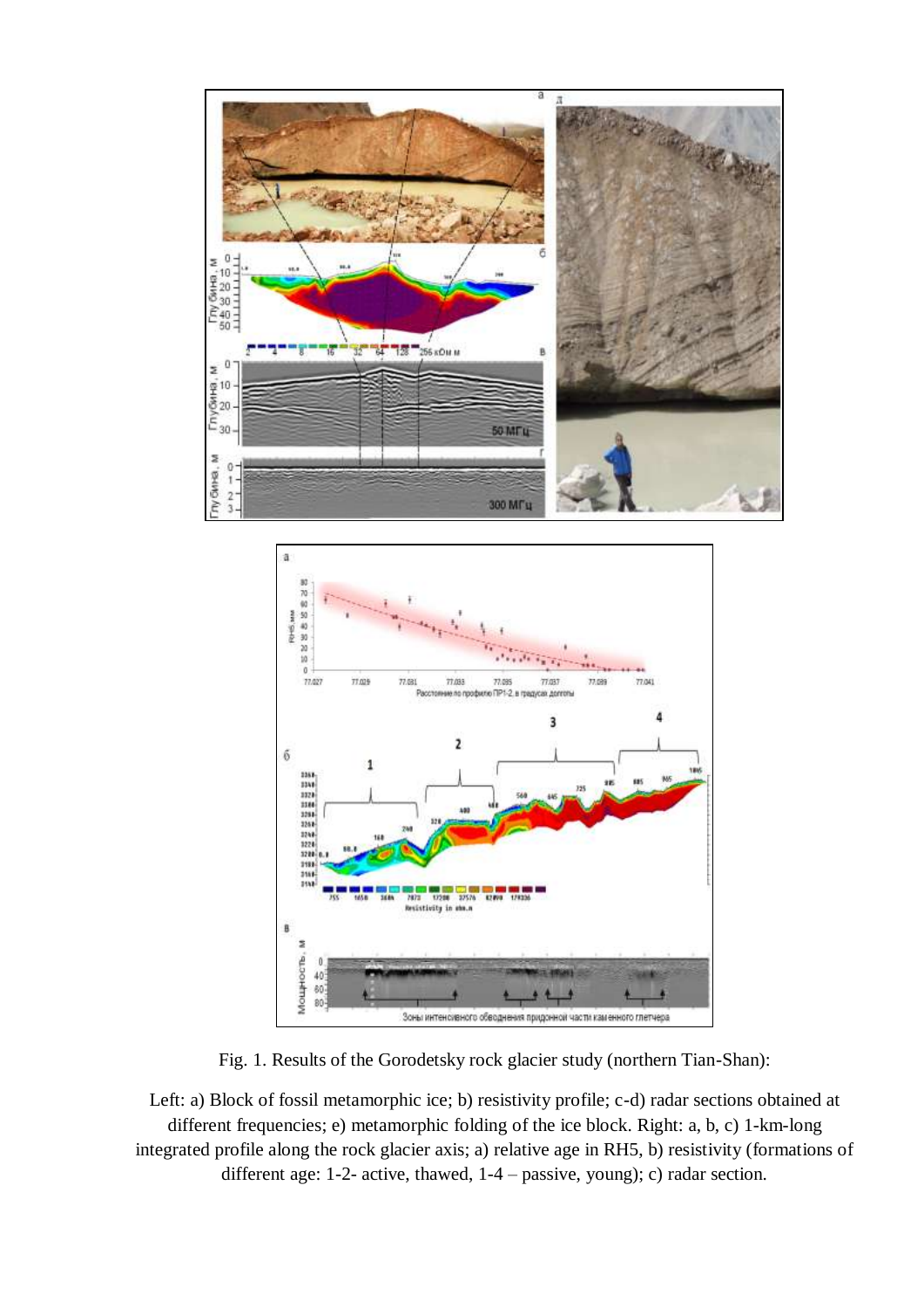2. Monitoring studies conducted by the Laboratory of General Geocryology and the Laboratory of Groundwater and Geochemistry indicate an increase in upper permafrost temperatures due to climate warming. In Yakutsk, permafrost temperatures have warmed by 3°C over the last 80 years (Fig. 2). As a result, significant changes in geocryological conditions are taking place in near-surface permafrost. The formation of multi-layered cryopegs has been observed in Yakutsk (Fig. 3). The dynamics of cryopeg levels and chemical composition suggest that frozen soils separating the cryopeg layers have transformed into a thawed state. Such transformation of the geocryological conditions in northern cities of Russia significantly reduces the bearing capacity of frozen foundations, increasing damage and accident rates.



Fig. 2. Curves of permafrost temperature at 10 m depth for the periods 1934-1937 and 2010- 2014 for an urban site, Yakutsk.



Fig. 3. Logs showing the position of cryopeg layers and curves demonstrating the dynamics of cryopeg levels and dissolved-solids content.

1 – active layer consisting of sandy silt and silt; 2 – cryotic sands saturated with saline water (cryopegs); 3 – perennially frozen sands; 4 – observation well and filter interval.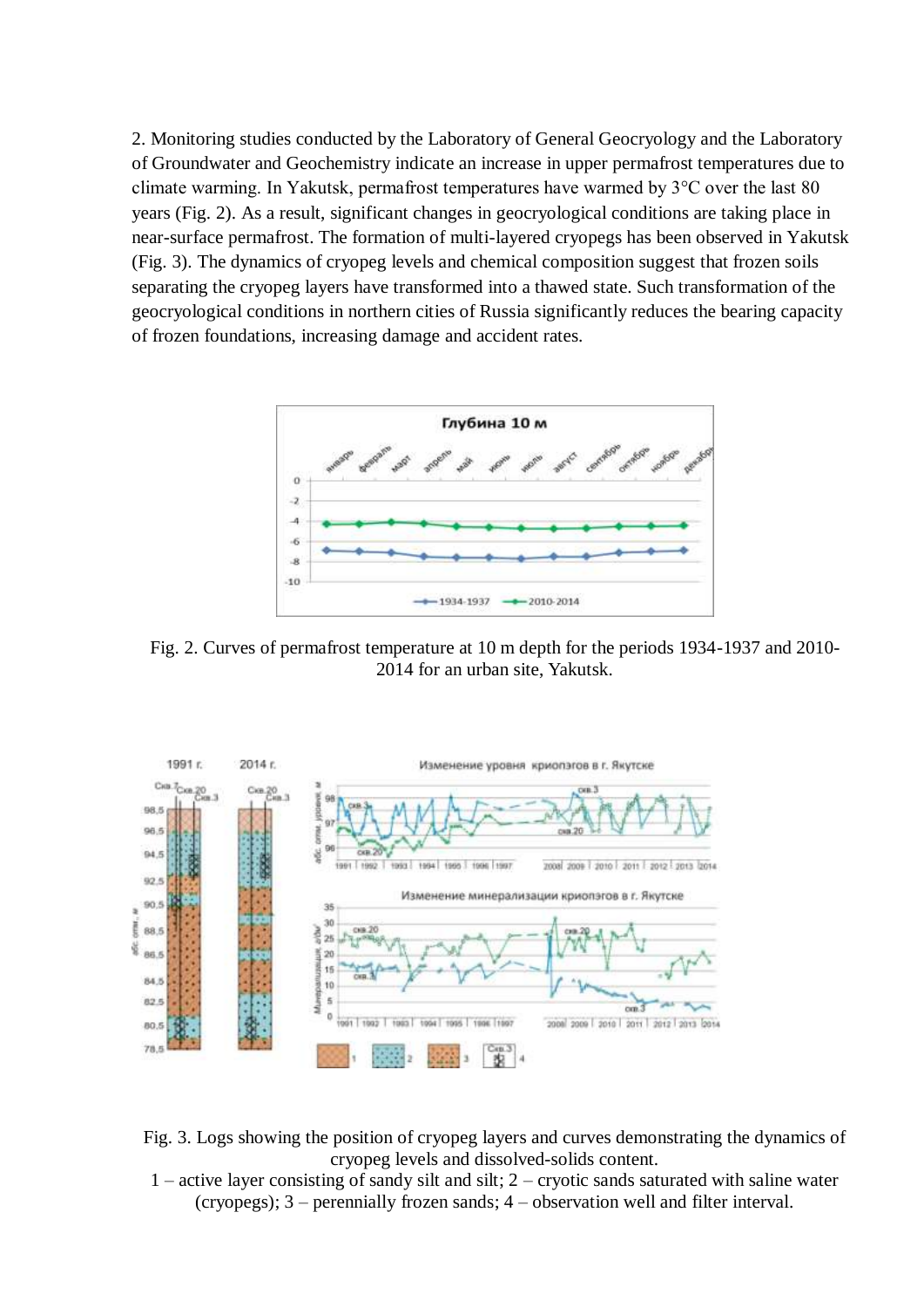3. Based on data about the structure of subsea permafrost in the Laptev Sea shelf, twodimensional physical-mathematical models were developed by the Laboratory of General Geocryology simulating the geocryological conditions in the shelf for different time slices of the Late Pleistocene.

During the Late Neopleistocene and Holocene, permafrost degradation occurred mainly from below. Maximum subaerial freezing of the sediments reached 800 m, while upper permafrost temperatures were as slow as  $-18$  to  $-19^{\circ}$ C (Fig. 4a).

The postglacial marine transgression caused a further reduction of permafrost thickness, by 150– 200 m in its lower horizons and by 30–60 m from the top, due to increased temperatures in the near-bottom sediments and diffusion of sea salts (Fig. 4b).





(*a*) – subaerial freezing stage which lasted from 117 kya to 50 kya. Permafrost conditions are shown for the end of this freezing stage; (*b*) – end of the last regression-transgression cycle in the Arctic basin.

#### **2. Meetings and expeditions**

eon

1. An important event in 2015 was the XXI Conference on Groundwater in Siberia and Far East held in Yakutsk from 22-28 June. The conference hosted by MPI was organized as part of the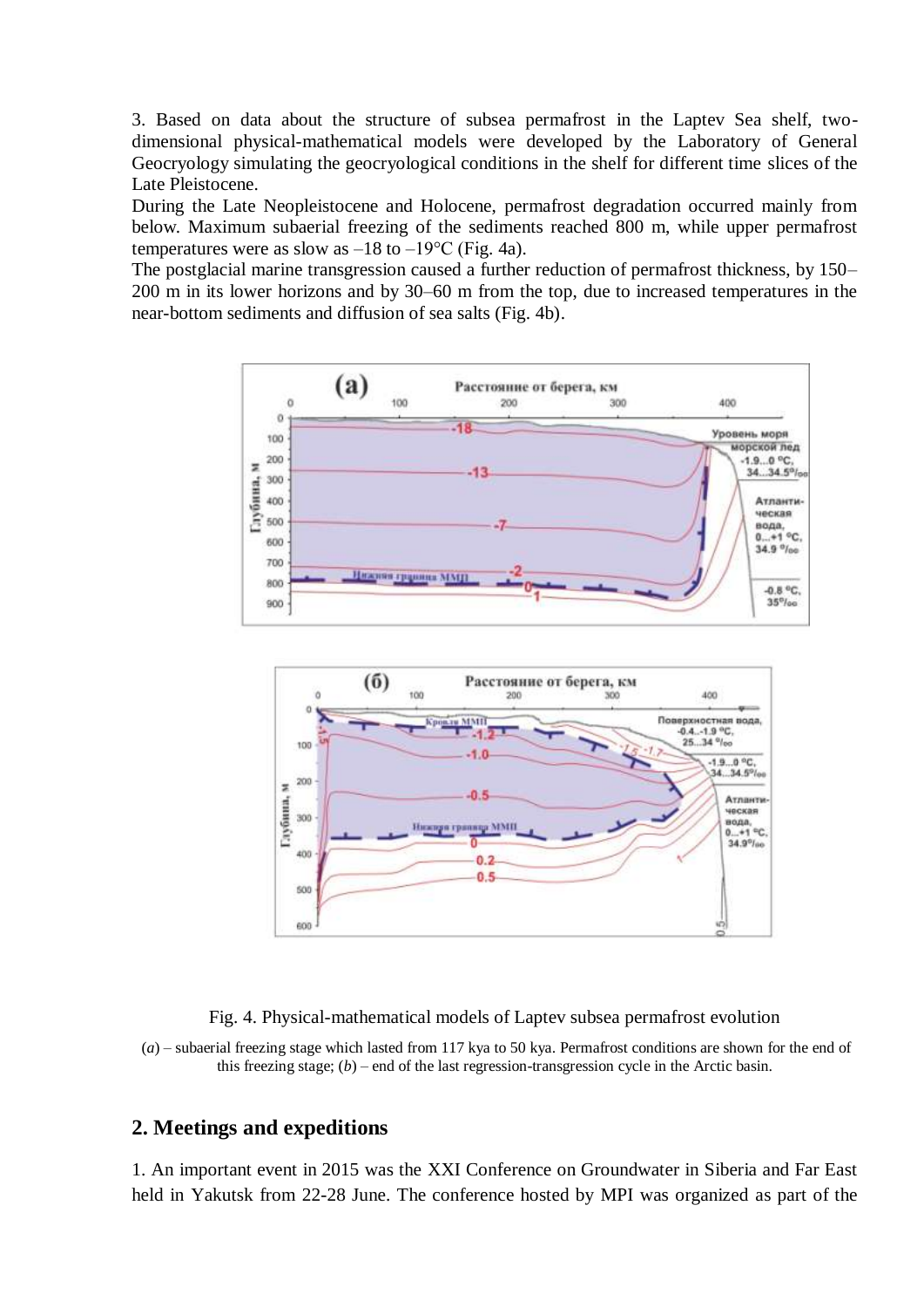*Federal Target Program 2010-2015: Clean Water* and marked the 60th year since the first forum of Siberian hydrogeologists was organized. In all, 122 papers were submitted to the conference, authored and co-authored by 267 researchers and practitioners from St. Petersburg, Moscow, Perm, Yekaterinburg, Tyumen, Novosibirsk, Tomsk, Krasnoyarsk, Irkutsk, Chita, Khabarovsk, Vladivostok, Petropavlovsk-Kamchatsky, Anadyr, Yakutsk, Neryungri, Mirny, Khandyga, and Deputatsky. Foreign participants represented Japan, Republic of Korea, and China.

The plenary and oral sessions were attended by 120 delegates. All papers submitted to the conference were published in: Alekseev S.V. and Shepelev V.V. (eds.). 2015. Fundamental and Applied Problems in Hydrogeology, Proceedings of the National Conference on Groundwater in Eastern Russia (XXI Conference on Groundwater in Siberia and Far East with International Participation), Yakutsk, June 22 – 28, 2015. Yakutsk: Melnikov Permafrost Institute SB RAS Press, 552 pp.

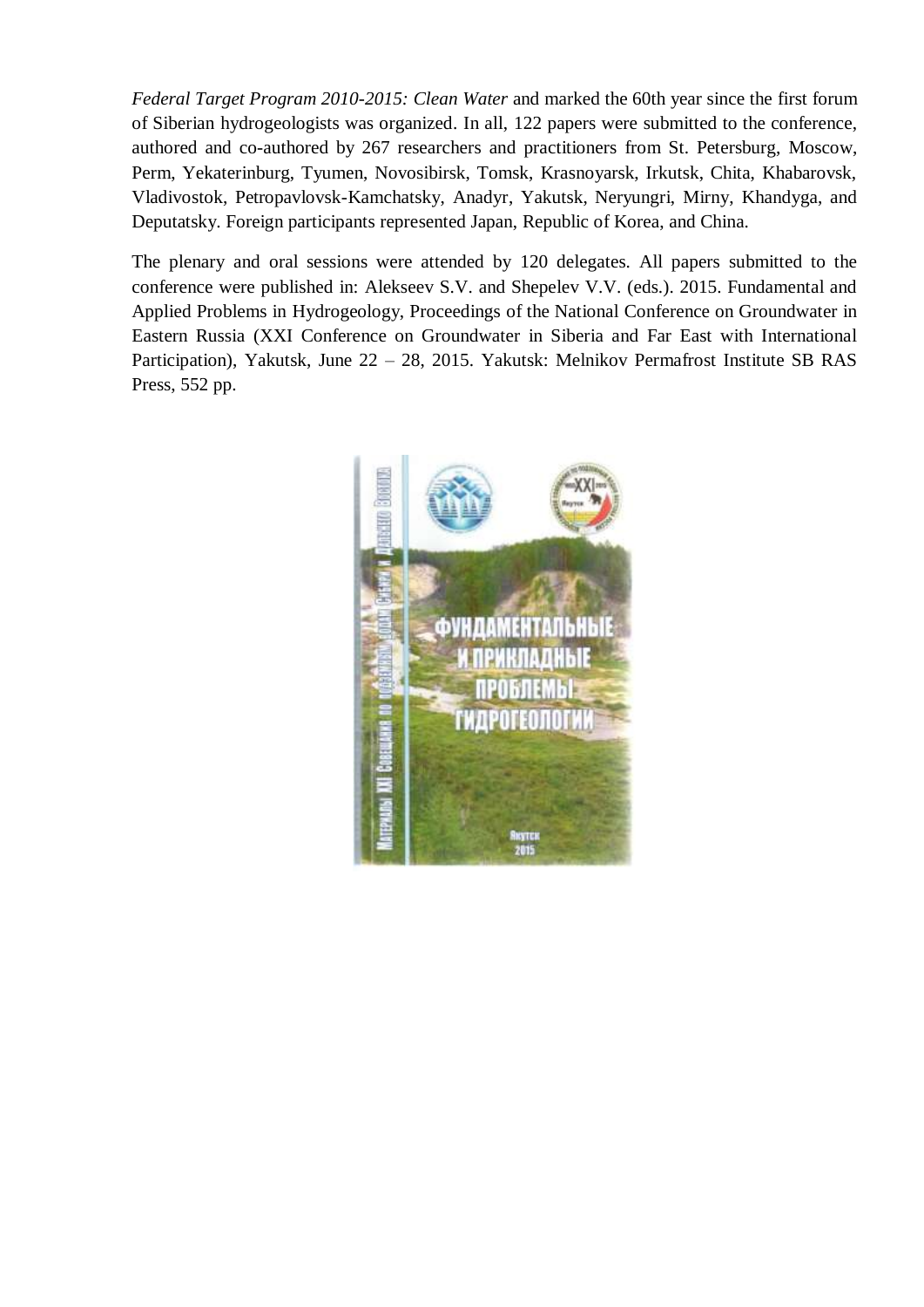

Plenary session, XXI Conference on Groundwater in Siberia and Far East, June 2015, Yakutsk.

2. Several field campaigns were undertaken by MPI in 2015, some of them in cooperation with foreign partners. An expedition was organized to Makhatta Tukulan, a large active dune massif on the Vilyui River, 20 km upstream from the town of Kysyl-Syr, central Yakutia. The program of the Kysyl-Syr expedition included geomorphological and landscape investigations. Twelve key sections were described and about 400 samples collected for grain-size, mineralogical, spore pollen, geochemical, radiocarbon dating and micromorphological analyses. A full-length documentary film, "Tukulans – Pleistocene Cryodeserts in Yakutia", was shot during the expedition.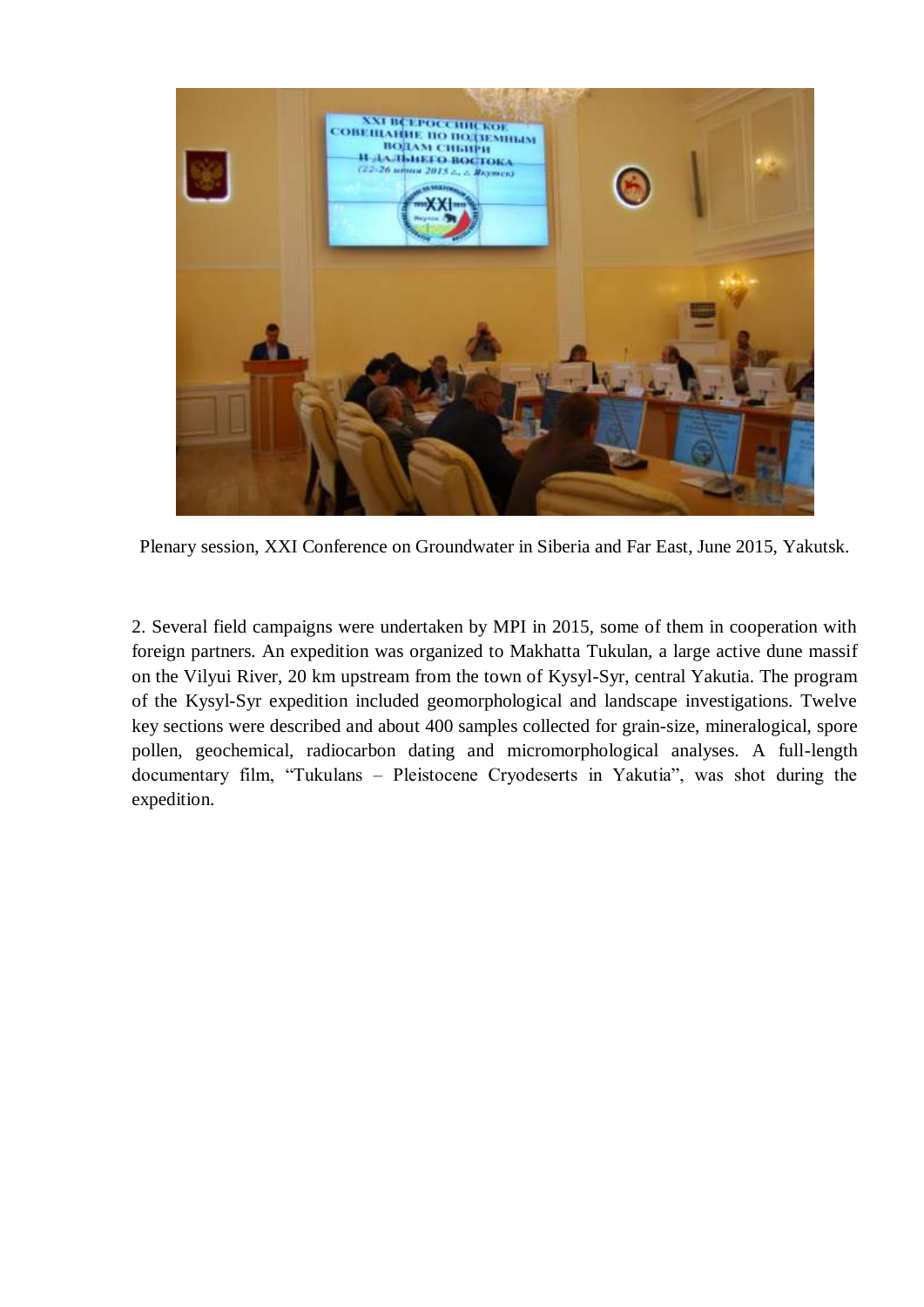

Shooting a documentary film about tukulans, July 2015, Kysyl-Syr.

3. Another highlight of the last summer season was the Fourth Forum for Young Permafrost Scientists organized by MPI from 29 June to 12 July. This event commemorated the 200th birthday of Alexander von Middendorff, a Russian naturalist and explorer who pioneered scientific research on permafrost. The Forum included a three-day conference in Yakutsk attended by early career scientists and students from Moscow, Novosibirsk, Tyumen, St. Petersburg, Vladivostok, Chernyshevsky, and Seoul. The conference was followed by a field workshop which focused on frost-related forms and processes along federal roads in Central Yakutia, with special emphasis on the causes and dynamics of slope processes at KP 450 of the Lena Federal Road.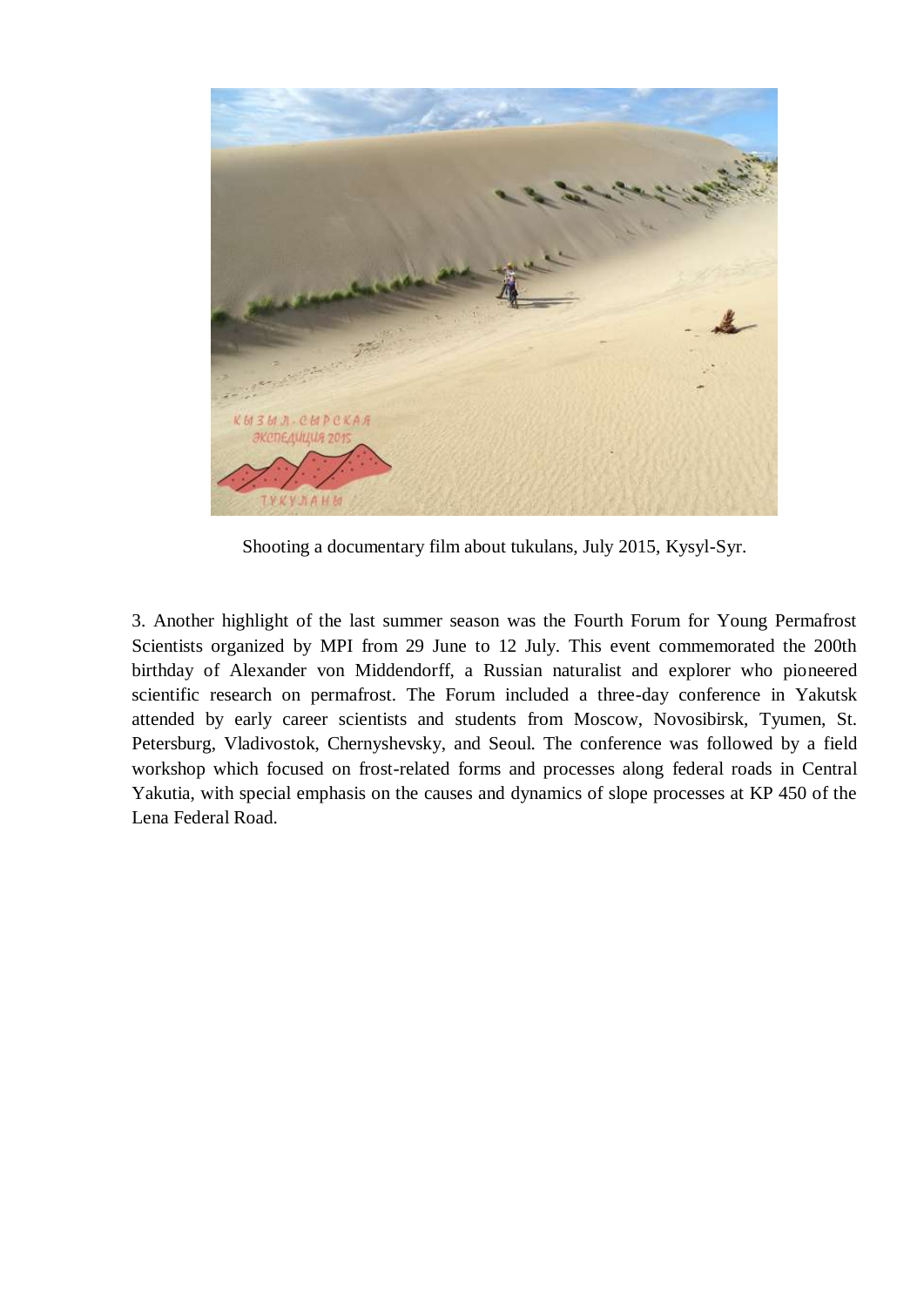

Field workshop participants at Buluus icing, central Yakutia.

## **3. Publications**

Theoretical, experimental and field investigations carried out by MPI researchers resulted in 280 publications, including four monographs:

- Makarov V.N. (2015). Arsenic in the Biosphere of Yakutia. Novosibirsk: Academic Publishing House "Geo", 93 pp.

- Makarov V.N., Sedelnikova A.L. (2015). Environmental Geochemistry of Yakutsk Urban Lakes. Yakutsk: Melnikov Permafrost Institute Press, 232 pp.

- Medeu A.R., Akiianova F.Zh., Beisenova A.S., Blagoveshchenskii V.P., Kunaev M.S., Malkovskii I.M., Nurmambetov E.I. (2015). Atlas Mapping in the Republic of Kazakhstan. Almaty: Institute of Geography Press, 261 pp.

- Shesternev D.M., Verkhoturov A.G. (2015). The Geological Medium of Mineral Resources in Trans-Baikalia Under Changing Climate. Chita: Trans-Baikal University Press, 227 pp.

## **\*\*\*\*\* Cryolithology and Glaciology Department, Geographical Faculty, Lomonosov Moscow State University**

In 2015 Cryolithology and Glaciology Department fundamental studies on the impact of natural and technogenic factors on cryolithozone and glaciosphere been conducted. New approach to the analysis of mineral loess substance genetic nature was proposed. Its distribution is almost identical to the area of cryolithozone in the Pleistocene. The map of distribution of loess, loess-like minerals in modern and Pleistocene cryolithozone was made for the first time (authors – V.N. Konishchev, N.A. Koroleva).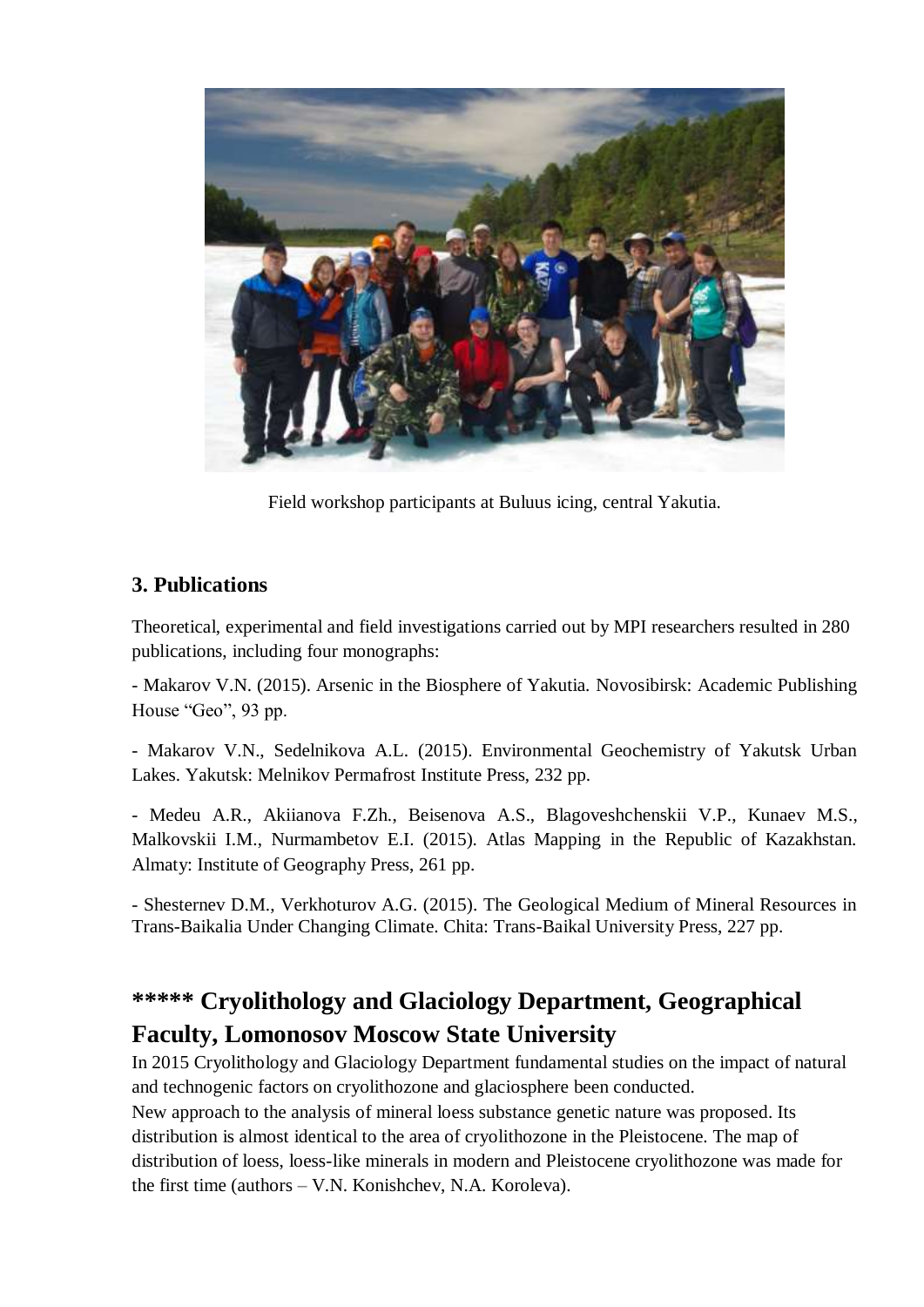Field and laboratory researches determined the spatial distribution of the content of  $O_{18}$  isotopes in modern and more ancient ice wedges that were formed in the Russian Arctic during MIS 1, MIS 2, MIS 3, MIS 4. The research showed that, since 60,000 years ago until the present time, features of atmospheric transfer in the north of Eurasia, in general, has not changed (I.D. Streletskaya et al.). The isotopic composition of methane and massive ice bed in Yamal clearly indicated its bacterial origins and formation in situ.

Features of cryogenic strata such as geocryological structure, thickness, temperature and ice content above gas-bearing deposits of the Yamal Peninsula (north of Western Siberia) were analyzed. Geocryological classification for these gas-bearing structures was developed for the first time (Yu.B. Badu).

Concept of geo-ecological parameters for the sustainability of permafrost landscapes to the mechanical loads was established. Map on a scale of 1: 20 000 000 called "Seasonal thawing and freezing of the territory of Russia" was compiled to assess the impact of natural factors on the geo-ecological state of cryolithozone (N.V. Tumel', L.I. Zotova, N.A. Koroleva, S.Yu. Dedyusova).

For example, the Norilsk region, one of the largest industrial region in the cryolithozone. After analyzing temperature fields of around 800 permafrost basements having cold ventilated cellars, it was found out that 55% of the besaments tend to experience permafrost degradation, 25% permafrost buildup, 20% preserved preconstruction thermal state (V.I. Grebenets). Map on a scale of 1: 15 000 000 called "Activization of dangerous engineering cryogenic processes in cities and settlements of cryolithozone of Russia" (V.I. Grebenets).

Geographic information system was developed for Kolka glacier and Karmadon Basin, where in 2002 there was a famous catastrophe with human losses and massive destruction. It was determined that from 2004 to 2014, against the background of unfavorable climate conditions (for the Caucasus glaciation), about 30 million m3 of ice accumulated in the cirque of Kolka glacier. As a result, the glacier front has advanced by 800 meters (D.A. Petrakov et al.). This is the only case of significant advance of glaciers in the Caucasus in the XXI century. Regime investigation of the dynamics of seasonal thawing (International Program CALM –

Circumpolar Active Layer Monitoring), that began in 2004, continued on the experimental site near Talnakh (south of the Taimyr peninsula) and in Lorino (settlement on Chukotka) (V.I. Grebenets, A.A. Maslakov). The data on the reaction of permafrost to a very cold but abnormally long summer of 2015 was obtained. This year average depth of soil thawing in Talnakh region will exceed by 15 % compared to the average value of many years.

In July 2015 in Igarka and Norilsk region were held regular International field student's courses on permafrost, which was attended by younglings from Russia, USA, Germany and France (courses are conducted by docent of Lomonosov Moscow State University V. Grebenets and master of The George Washington University K.E. Nyland).

## **\*\*\*\*\* Geocryology Department, Geology Faculty, Lomonosov Moscow State University**

Geocryology department of the Lomonosov Moscow State University in 2015 has been developing the revised digital edition of the permafrost map for Russia 1:2 500 000. The studies have been focused on the European North, Western Siberia and Yakutia. The original 3D software for thermal calculations was tested. A possibility for simultaneous numeral modeling of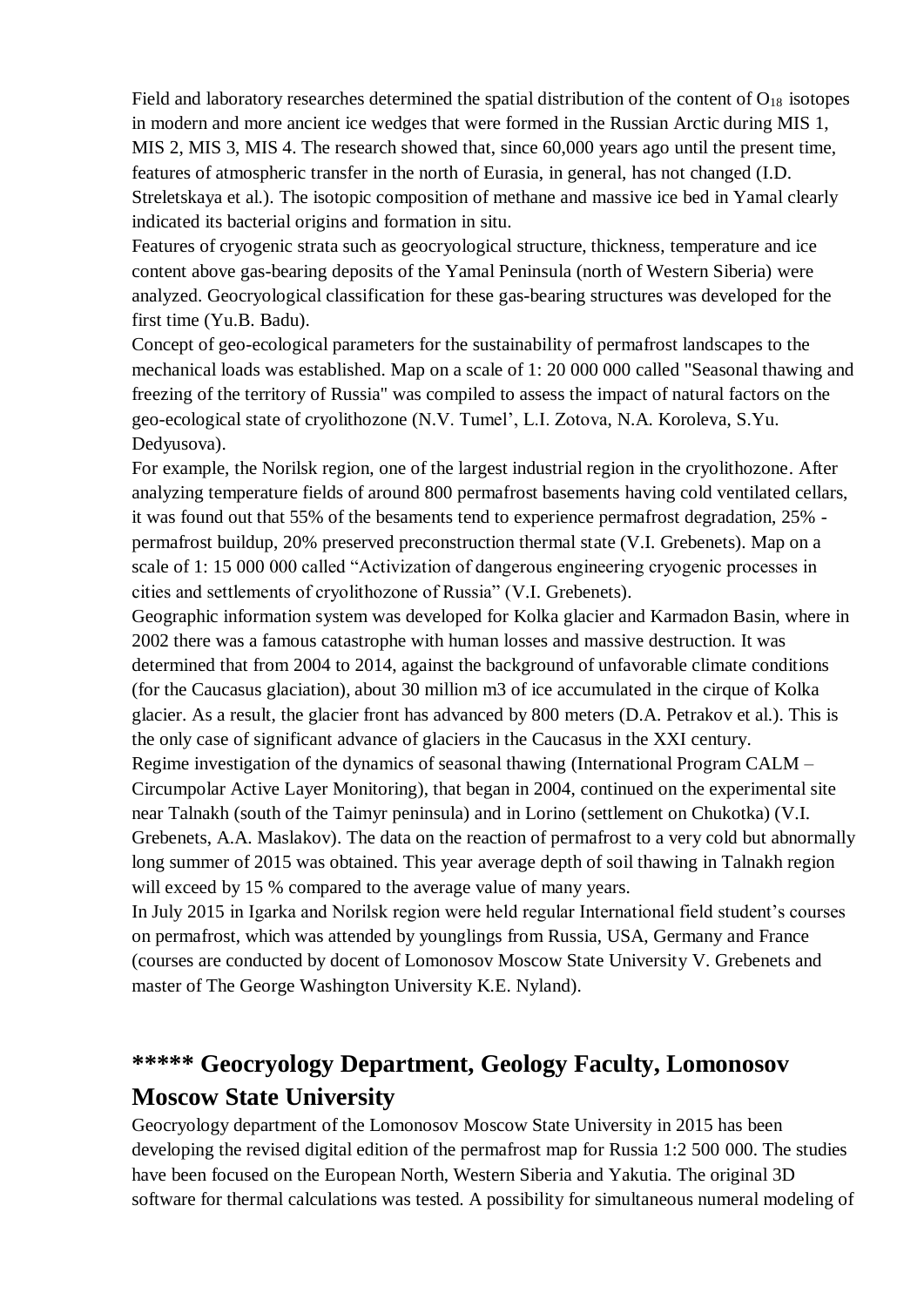heat and water flows during freezing is now considered. Arctic shelf permafrost was studied by geophysical methods for Laptev and Kara seas. A new data on underground ice on the Arctic islands have been received. Monitoring site on Baydara bay was used to study thermal mode of permafrost, coastal erosion rates and properties of frozen soils. Methane content of permafrost deposits has been studied in Western Siberia and Central Yakutia, as well as microbial communities in samples of permafrost deposits. Mechanical and thermal properties of frozen grounds was studied for major pipelined projected in the country. A new and revised edition of the Permafrost Forecast textbook (1974) has been completed for publishing. A master program in English on permafrost studies for foreigners is announced for 2016.

## **\*\*\*\*\* Sergeev Institute of Environmental Geoscience RAS (Moscow)**

Geocryological monitoring in undisturbed condition was continued. The 2015-year data were submitted to the GTN-P database. Sergeev Institute of Environmental Geoscience RAS supports 11 monitoring TSP-sites and 2 CALM-sites in Northern Transbaicalia Region (Chara). Also the activity of geocryological processes in Olkhon Island was estimated in cooperation with Institute of Earth Crust SB RAS, Irkutsk (Fig.1). IEG RAS participated in Moscow State University postgraduate student training combined with permafrost monitoring in Vorkuta Region (Fig. 2, 3). The cooperation with Melnikov Permafrost Institute SB RAS opened new horizons of long term permafrost investigation in Igarka (Middle Siberia).

The new program of common investigations of Arctic surface (rivers) and underground water discharge with Institute of Water Problems RAS was drawn up.

The comparative analysis of Yamal Craters formation hypotheses with future investigation plan was developed.



Fig. 1. Cryogenic landslides at Olkhon Island (Baical Lake). The photo was taken by using the radio-control quadrocopter.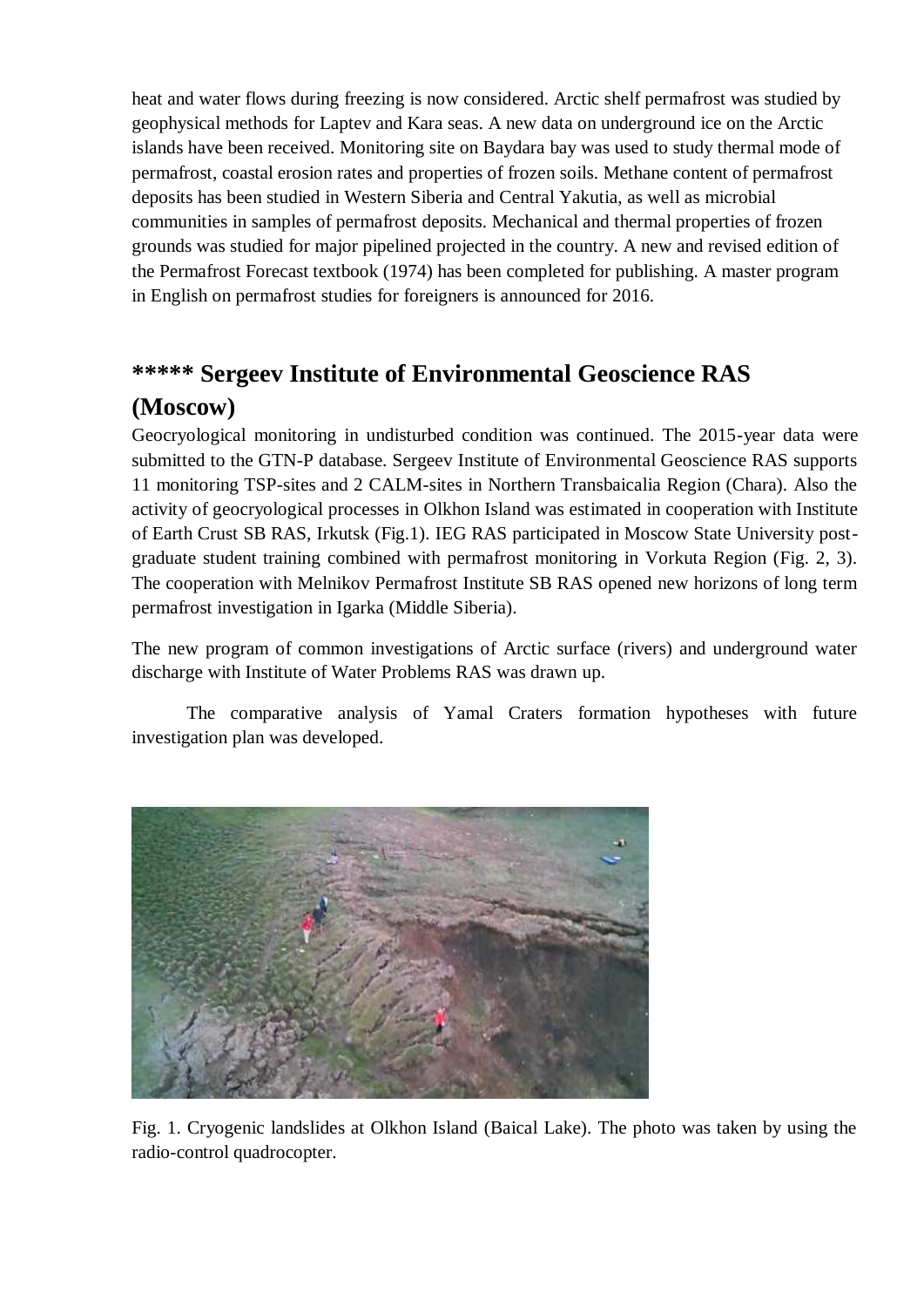

Fig. 2. Boring in Vorkuta Tundra.



Fig. 3. Measurements of the thermokarst lake's depth in Vorkuta Tundra.

# **\*\*\*\*\* Institute of Physicochemical and Biological Problems in Soil Science, RAS (Soil Cryology Laboratory)(Pushchino, Russia)**

## **Permafrost Microbiology**

1. It was announced that the *Mollivirus sibericum*, a fourth type of giant virus isolated from the permafrost sample where last year another giant virus *Pithovirus sibericum* was discovered. These four types of giant virus exhibit different virion structures, sizes  $(0.6-1.5 \,\mu m)$ , genome length (0.6–2.8 Mb), and replication cycles. Their origin and mode of evolution are the subject of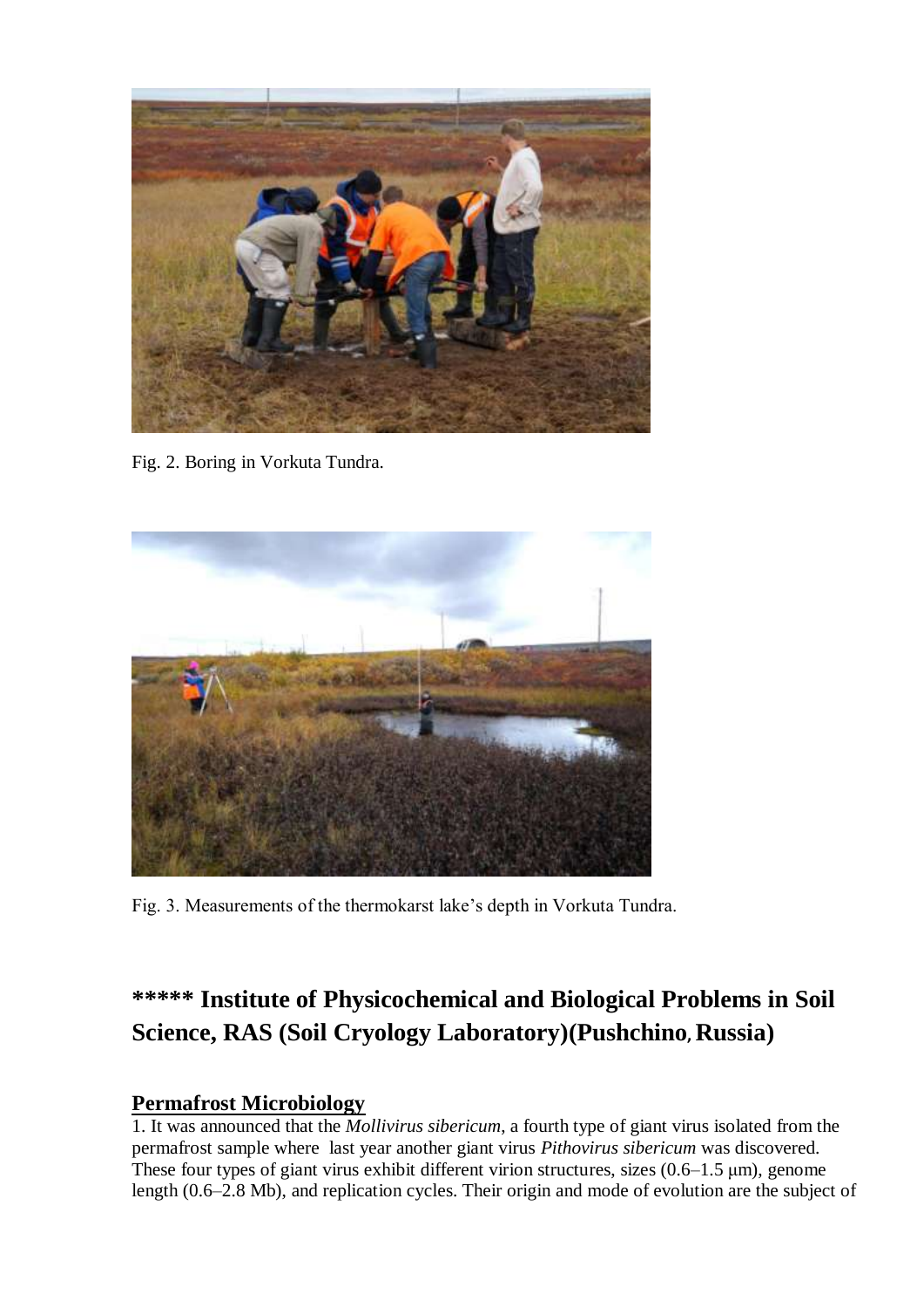conflicting hypotheses. The fact that two different viruses could be easily revived from prehistoric permafrost should be of concern in a context of global warming. This is the result of joint work of the Soil Cryology laboratory and our french colleagues from Institut de Microbiologie de la Méditerranée.

2. Viable amoeboid protists were isolated from the Arctic Late Pleistocene and Holocene permafrost sediments many of them belong to new species. The diversity of amoebae in the permafrost is rather low in comparison with that of modern tundra soils. The genus *Acanthamoeba* appears most widespread in the permafrost sediments under study. The amoebae under study are stable with reference to stressful effects; the cysts of fossil amoebae examined successfully survived under conditions of the free space.It is shown that, in the permafrost, along with viable prokaryotes, eukaryotic microorganisms are also preserved and, like remains of rigid skeletal structures, provide evidence of the existence of ancient ecosystems. Although the taxonomic diversity of amoebae in the permafrost is relatively low, they include not only new species of known genera, but also new taxa of higher rank. The resistance of cysts of protists from permafrost makes them a promising model for the study of the cryptobiosis in eukaryotic organisms and for further experiments both in the space and on the Earth.

3. We performed a result of comparative analysis of the two permafrost samples isolated from lake sediments and ice complex with utilization of metagenomic sequencing approach. We have shown that the presence of methane in one sample and its absence in the second are associated with the prevalence of the certain groups of microorganisms and their corresponding genes. The possible scenario of the development of both Yedoma and lake sediments can be proposed on the basis of these findings. Analysis of metagenome from IC4, a sample of the lake sediments, demonstrated occurrence of many physicochemical reactions such as denitrification, iron reduction and sulfate reduction, which could reduce environmental redox potential and ultimately create favorable conditions for development of methanogenic community and methanogenesis. As reflected from the composition of IC8 metagenome, the sporadic occurrence of such physicochemical reactions brought to deficiency of methanogenic activity and lack of biogenic methane in the late Pleistocene ice complex on Kolyma-Indigirka lowland. The obtained results demonstrate that the metagenomic analysis of permafrost microbial communities can represent a valuable instrument for paleo-reconstruction of conditions under which the permafrost sediments were formed in geological perspective.

#### **Permafrost Astrobiology**

4. The permanently frozen volcanic sediment is one of the most promising geological objects for searching life on Mars. On Earth, volcanic intrusions into permafrost result in formation of the unique microbial communities. We propose several terrestrial analogues of Martian polar volcanoes, such as the permanently frozen volcanic sediments on the Kamchatka peninsula and in Antarctica. The present study shows applicability of the morphometric analysis for demonstration of the morphological similarity between the terrestrial and Martian cinder cones. In the present work, the morphometric analysis of young Martian landforms is based on the assumption that the conical structures identified on digital terrain model (DTM) are volcanic cinder cones. Morphometric analysis of the studied cones showed a range of degradation. The extent of degradation may be an indicator of age based on comparison with volcanic cinder cones on Earth. A morphometric analysis of potentially young volcanic cones in the North Polar Region of Mars was performed to estimate their relative age. The 14 potential cinder cones were identified using the DTM provided by Mars Express High Resolution Stereo Camera (HRSC), allowing for the basic morphometric calculations. The majority of the cinder cones are localized in the Chasma Boreale region within the area 79°–81°N and 261°–295°E. The calculated morphometric parameters showed that the cone average steepness varied from 3.4° to 11.8°, cone height-to-width ratio varied from 0.025 to 0.12, and the ratio between surface and basal area of the cone varied from 1.005 to 1.131. The studied cinder cones were classified with respect to the morphometric ratios assuming that larger values correspond to the younger structures.